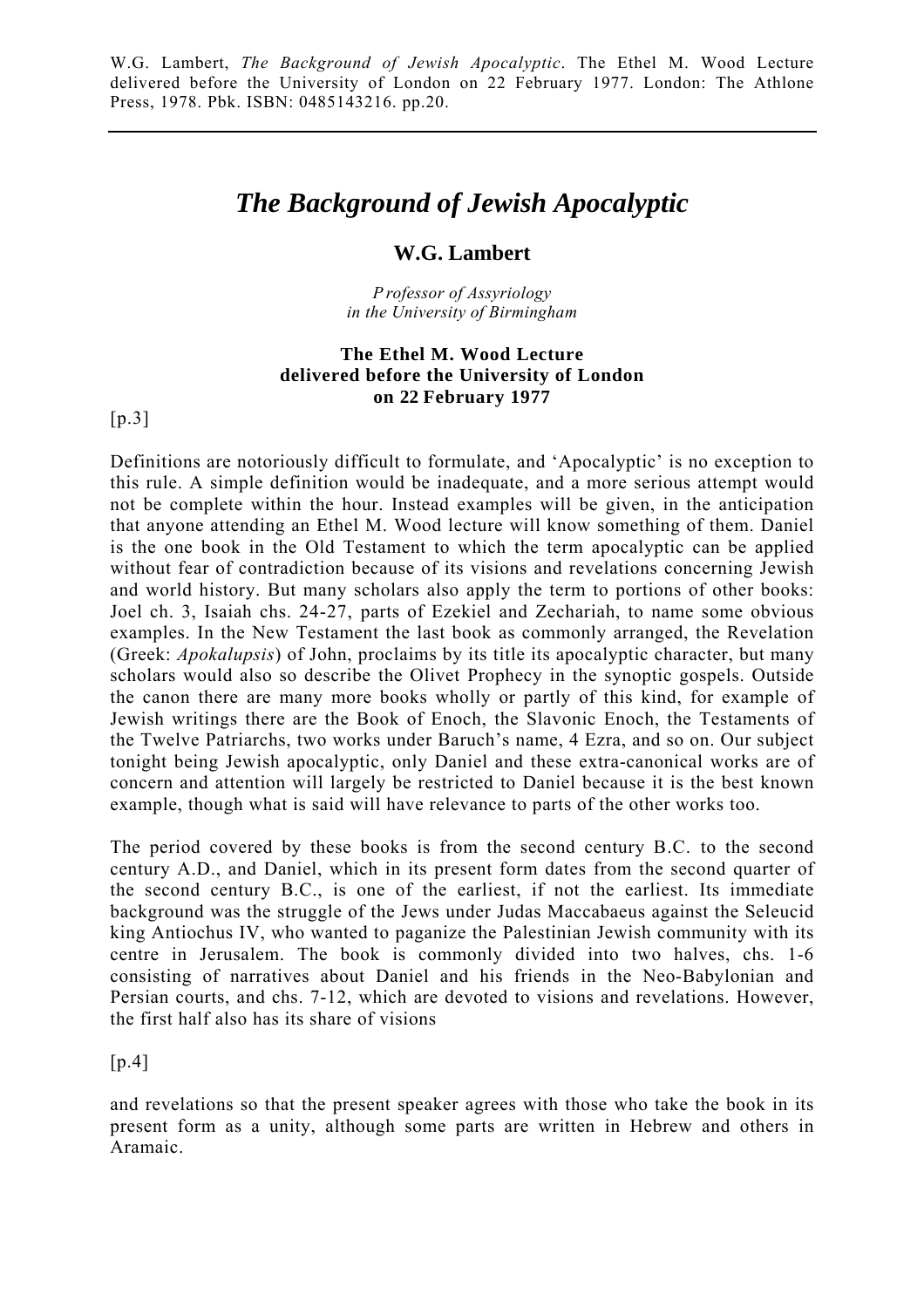The historical setting explains the final form and purpose of the book very clearly. The stories were to encourage fortitude under persecution and attack, while the revelations were to confirm that whatever Antiochus was doing at that moment, God's purposes were being worked out in the long term and were unalterable. But having said this one has not explained everything. On what materials did the author depend? What were the spiritual and intellectual ancestries of the book? Opinions on the latter of these two questions are divided and I will cite three examples from around the year 1960 as typical of three schools of thought. First, Martin Rist in the *Interpreter's Dictionary of the Bible* (1962) defined 'Apocalypticism' as 'a type of religious thought which apparently originated in Zoroastrianism, the ancient Persian religion; taken over by Judaism in the exilic and postexilic periods, and mediated by Judaism to Christianity.' Three years earlier, in 1959, Otto Plöger in his *Theokratie and Eschatologie* put the emphasis very differently: 'The connection between prophecy and apocalyptic has never been seriously disputed, and there is also widespread agreement that this connection finds embodiment in a common eschatological outlook.<sup>1</sup> Such statements of agreement in the scholarly world are always risky, and the very next year, I960, Gerhard von Rad in the second volume of his *Die Theologie des Alten Testaments* dissented, as follows: 'In view of its keen interest in the last things and of the significance it attaches to visions and dreams, it might seem appropriate to understand apocalyptic literature as a child of prophecy. To my mind, however, this is completely out of the question.... The decisive factor, as I see it, is the incompatibility between apocalyptic literature's view of history and that of the prophets.'2 Later he offers his further opinion that 'the real matrix from which apocalyptic literature originates' is 'Wisdom' and refers to it as an attempt to understand the laws of the universe, which developed into an 'encyclopaedic science' covering history as well.<sup>3</sup>

The contradictions between the three views are less than these quotations might suggest if one studies the whole presentation of each writer, and it is not my intention to pursue this matter at

 $[p.5]$ 

length. Instead I propose to state my own position briefly in relation to them, and then to proceed to my first question about the materials used, since it is there that real progress can be reported.

I opt most nearly for Plöger's view. I find Rist's lacking proof, and von Rad's seems to me more posturing than a careful balancing of the relevant factors. Rist, you will remember, prefixed his whole definition with 'apparently', which is needed in view of the difficulty of ascertaining exactly what Zarathushtra taught. There is a long tradition behind the extant writings and only very confused material spread in the Hellenistic world. Dualism is the touchstone of this case, but if one only means that there is good and evil at work in the world, and that in a future conflict between the

<sup>&</sup>lt;sup>1</sup> P. 38, from English translation by S. Rudman, *Theocracy and Eschatology*, p. 27.

Vol. II, pp. 315-16, from English translation by D. M. G. Stalker, *Old Testament Theology*, vol. II p. 303.

<sup>3</sup> Op. cit., II p. 319, English translation, p. 306.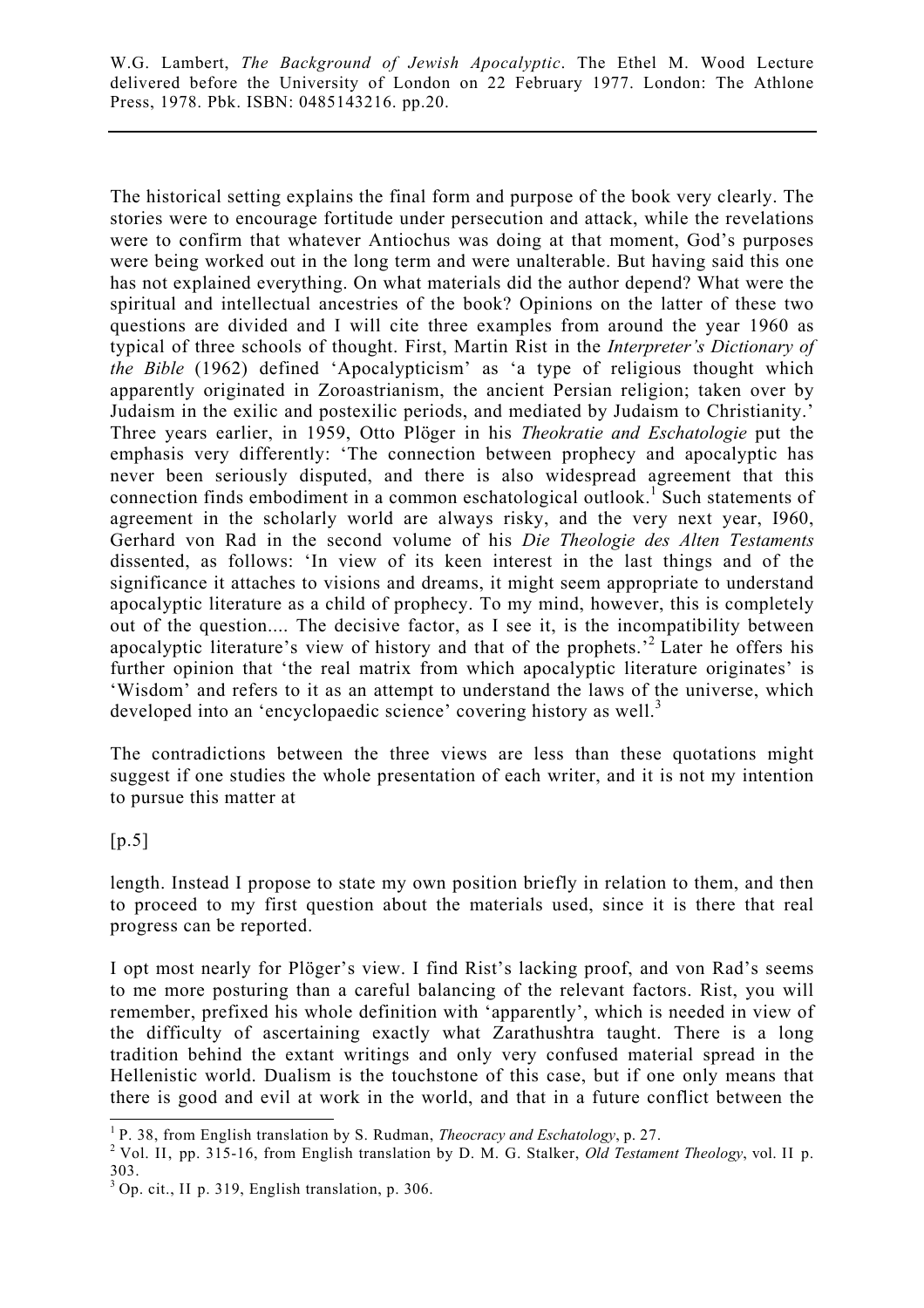two good will prevail, then the prophets from Amos to Malachi so taught, even if we cannot be sure that Amos' understanding of the matter was exactly the same as Malachi's. The more international presentation of these concepts in apocalyptic as compared with prophecy reflects of course the change in historical circumstances, and the prophets could be equally international when they chose. Amos himself, after asking whether Yahweh had not brought Israel out of Egypt, added 'and the Philistines from Caphtor and the Syrians from  $\text{Kir'}^4$  Whether minor matters such as the angelology of apocalyptic could have been influenced by Zoroastrianism cannot be decided with certainty for the present, and the matter is not of fundamental importance when the continuity of basic ideas from prophecy to apocalyptic is so obvious and the cultural continuity not in dispute. Von Rad's rejection of this point overlooks, as it seems to me, the passage of time, the changed circumstances and the difference in medium. We are not of course minimizing the differences, nor denying that a Wisdom tradition could also be involved―pre-exilic prophets after all quote proverbs―but to us the differences seem superficial rather than fundamental, as to von Rad. He misses in apocalyptic the exhortatory material mingled in prophetic eschatology. Amos warned Israel and Jeremiah Judah that because of their sins they would be carried into captivity by the Assyrians and Babylonians respectively. And so they were. But there was no Hebrew prophet when Alexander's empire rose with such dramatic speed and then disintegrated equally rapidly. Furthermore, the Jews were virtually untouched by it. So we should not be too surprised that the

[p.6]

author of Daniel concentrates on world empires and does not draw from them moral lessons for Israel beyond that 'the Most High rules in the kingdom of men'.<sup>5</sup> As to medium, the prophets were normally preachers whose message was intended to guide the whole Israelite community. Thus they covered all aspects of life and belief. The writers of apocalyptic were not oral preachers, but authors of specialised works, often intended, it seems, for a limited circle of readers, rather than as preaching material for the masses. It is hardly right to deny their dependence on the prophetic tradition because they concentrated on one aspect of prophetic teaching.

Daniel does of course declare his dependence on Jeremiah, and here the starting point was the seventy-year captivity prophesied by Jeremiah.<sup>6</sup> But whence the technique of interpreting this as seventy weeks of years? Was this done for the first time in Daniel, or was it something absorbed from the environment? We are now in to our first question about the materials used in the writing of the book. The difficulties here arise from the extreme paucity of Jewish writings from the century or two before Daniel. It is tempting to compare foreign material, like Zoroastrianism, with all the uncertainties that that involves. A reading of Deutero-Isaiah's denunciations of Babylonian gods, and of Ezra's handling of the mixed marriages might suggest that the shutters had been pulled down and no foreign influences could infiltrate into this exclusive community.

 $\frac{4}{9:7}$ .

 $54:17, 25, 32.$ 

<sup>6</sup> Jer. 25:12, cf. Dan. 9:2.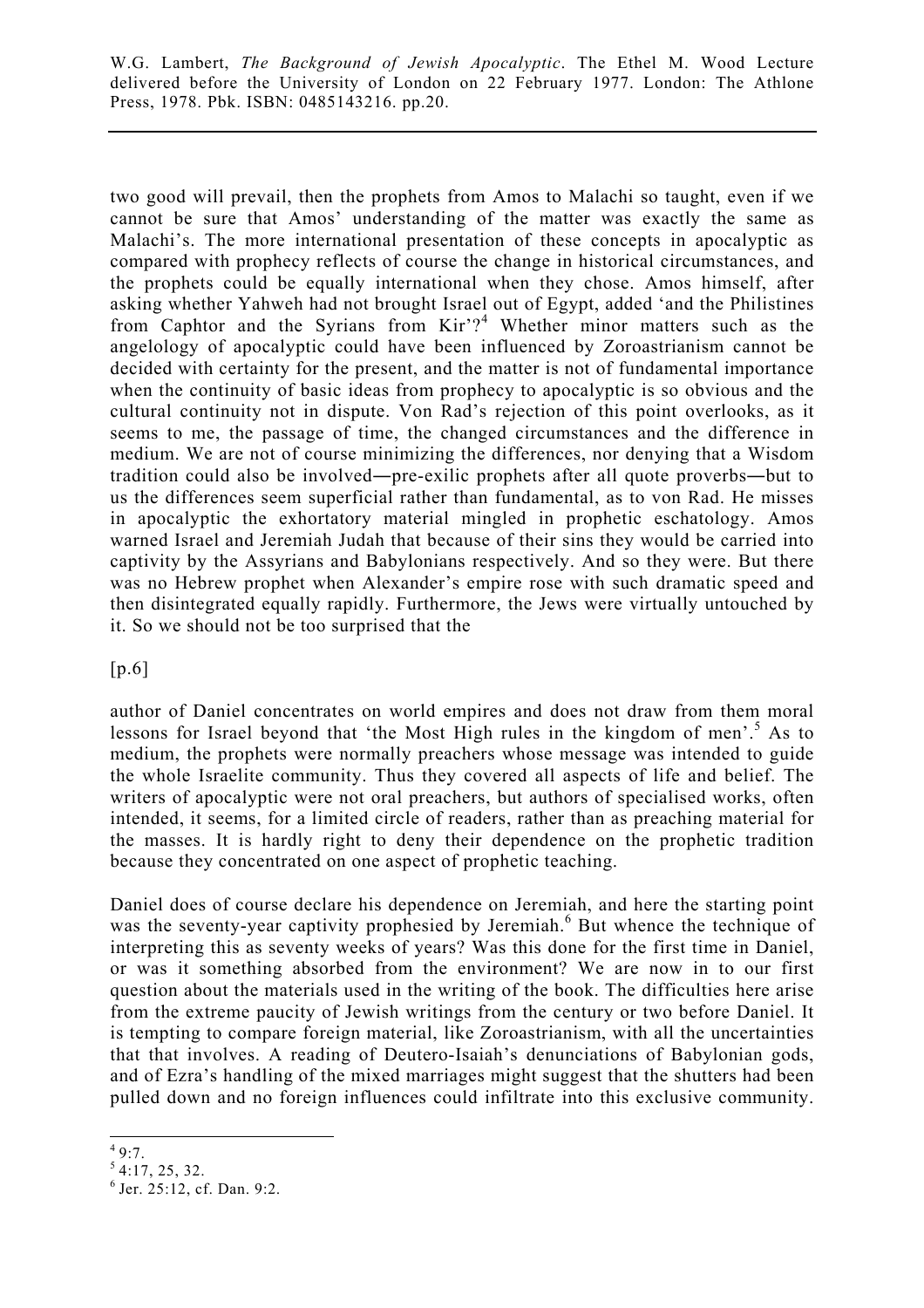But, at the same time that the prophet was preaching, his people were quietly forgetting their own month names and henceforth, even after the return, they used Babylonian month names instead. And the Chronicler, whose work continues with the record of Ezra's activities, had no compunction in assessing the contributions from the heads of families and military officers to the cost of building Solomon's temple in Persian darics. There is nothing here of the spirit of the French Academy which tried to keep Gallic speech free from such Anglicisms as 'toast' and 'week end'. The Israelites had often assimilated matter from other nations, though turning it to their own uses. Hebrew poetry borrowed a large amount of phraseology and imagery from Canaanite poetry, and Solomon's temple was in design and workmanship Phoenician, though this does not of course prove that Hebrew and Phoenician religion were the same.

[p.7]

A well known example of a foreign parallel to predictive prophecy occurs in an inscription of Esarhaddon, king of Assyria. Just as Jeremiah predicted a seventy-year captivity, so Marduk, god of Babylon, predicted a seventy-year desolation of his city when Sennacherib destroyed it. The god Marduk relented however, and, changing the position of the two sexagesimal digits used to write 70, made it 11, so that in Esarhaddon's reign the city was rebuilt.<sup>7</sup> All this happened before Jeremiah's birth. While it is not impossible that Jeremiah somehow heard of these happenings, it is much less likely that the author of Daniel could have done so, but it is the reinterpretation of the figure in each case which gives most point to this parallel. By itself, then, this case supplies more fascination than illumination.

Two more substantial matters where the form of Daniel is not derived from Hebrew prophecy merit serious consideration: first, the concept of world history as consisting of four succeeding empires, and secondly the technique of presenting history in concise annalistic form with names omitted and with verbs in the future tense.

First, the four world empires. This idea is presented twice in Daniel, in Nebuchadnezzar's vision in ch. 2, and in the succession of four animals arising from the sea in ch. 7. Nebuchadnezzar saw in vision an image made of different metals: head of gold, breast and arms of silver, belly and thighs of copper, the legs of iron, the feet part iron and part clay. The head is interpreted for us as Nebuchadnezzar himself, and the other metals represent succeeding kingdoms, which are not identified in the book. Until comparatively recently it appeared that the Book of Daniel was the source of all such schemes of world history, but an article by J. W. Swain in *Classical Philology* for 1940 brought decisive evidence of a much wider and earlier circulation of such schemes than was previously known. David Flusser's article in *Israel Oriental*

l <sup>7</sup> R. Borger, *Die Inschriften Asarhaddons Königs von Assyrian (Archiv für Orientforschung, Beiheft 9)*, p.

<sup>15,</sup> Episode 10a.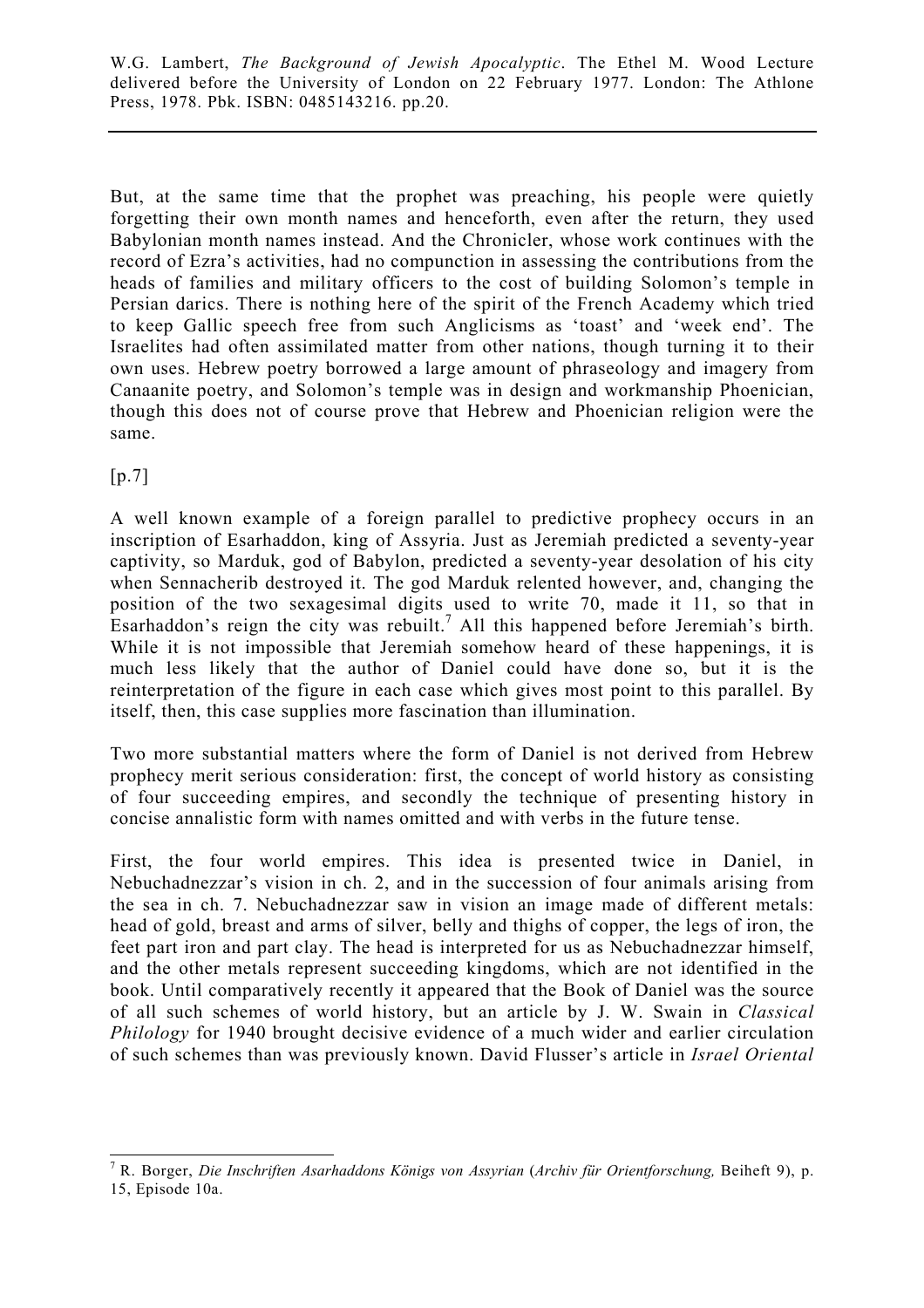*Studies* 2 (1972) 148-75 conveniently summarises all the material with the exception of traditional Hindu and Buddhist texts<sup>8</sup> so that I need offer a short summary only.

There are three elements in play: first, the idea of four world ages represented by different metals; secondly, the concept of four world empires; and thirdly, an associated group of ten, whether it be ten kings, world rulers, centuries, generations, weeks, or

 $[p.8]$ 

jubilees. (The ten come in Daniel as the ten horns on the last animal to rise from the sea.). The four metallic ages appear first in Hesiod's Works *and Days* lines 109ff, a Greek poem hardly later than the 7th century and perhaps earlier, but in any case before the Neo-Babylonian empire. Here the golden age of human bliss is followed by an inferior silver age, then by a copper age still more inferior. The fourth age marks an improvement and has no metallic association, so seeming out of place. So the fifth arrives, the present age of iron, characterised by all kinds of social unrest. Four metal ages occur in Zoroastrian texts. There are three passages in Pahlavi literature, which may date in their present form to only the sixth century A.D., but are considered to be based on a lost Avestan document. According to this late tradition Ahuramazda granted Zarathushtra a vision of a tree with four branches, one of gold, one of silver, a third of steel, and the fourth of 'mixed iron'. They are interpreted as four ages spanning the whole of human history. A variant form of this tradition offers seven branches representing seven periods, the metals being gold, silver, brass, copper, lead, steel and 'mixed iron'.

The scheme of four world empires originated in Persia, but only developed in Hellenistic times. The Persians were unknown in the Near East before the beginning of the first millennium B.C., when they immigrated into the area. As they settled down the Assyrians were a world power, which impinged on the newcomers. So to the Persians the Assyrians were the first world empire. Hence the origin of Ninus, that mythical first or second king of Assyria, who plagued classical antiquity and the European world until the decipherment of cuneiform. In due time the Assyrians were overthrown by the joint efforts of Medes and Babylonians, but to the Persians it appeared that their neighbours the Medes were responsible, so they became the second world empire in the Persian view of history. Before long the Persians overthrew both Medes and Babylonians to become the third world empire, and in overthrowing the Persians in turn Alexander founded the fourth empire. The earlier stages of this scheme are known from the Greek Herodotus and Ktesias, who drew on Persian sources for the succession: Assyrians, Medes, Persians, and the final form was taken over by Roman writers starting in the first half of the second century B.C.

 $[p.9]$ 

 8 See e.g. J. Hastings, *Encyclopaedia of Religion and Ethics,* arts. 'Ages of the World (Buddhist)' and 'Ages of the World (Indian)'. The difficulties of fixing this material chronologically are so great that its value for the present interest cannot be assessed.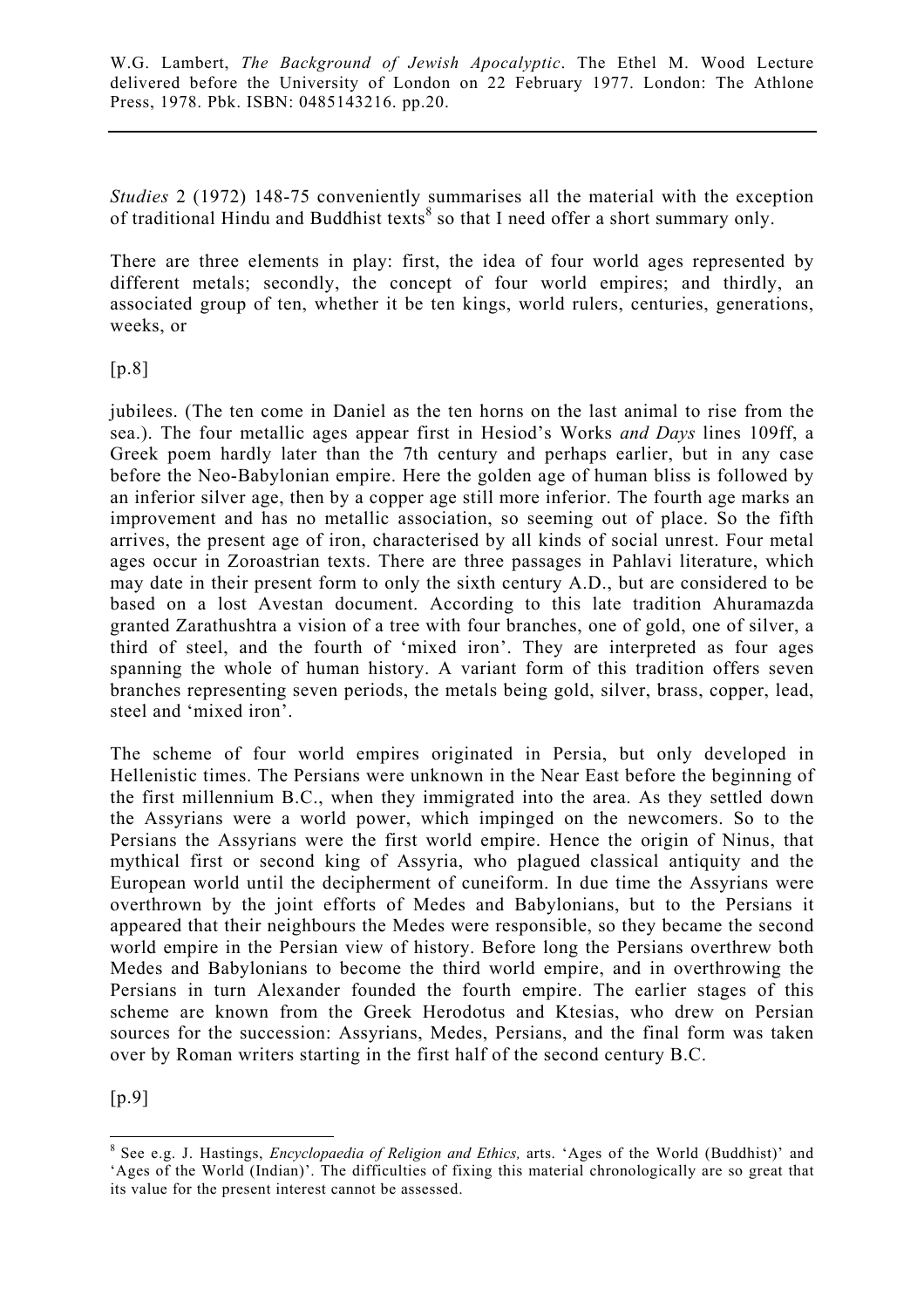The associated 'ten' is alluded to in the Zoroastrian source, where the last of the ten is synchronised with the running out of the last of the four world ages. It occurs also in Sibylline oracles, the Book of Enoch, a Dead Sea Scroll and later Jewish writings.

In my opinion only one solid conclusion results: that the Book of Daniel is employing traditional motifs in its presentation of the four world kingdoms. Flusser would like to go further. With advice of Shaul Shaked he inclined to assume an ultimate Persian source or sources for both Hesiod and Daniel.<sup>9</sup> Mary Boyce in contrast considers it possible that the Zoroastrian material was absorbed from foreign, that is Hellenistic sources,<sup>10</sup> and the possibility of such influence in general in the formation of the Avestan canon cannot be denied. The 'ten' motif occurs in Daniel and Pahlavi, but not in Hesiod. So long as the dating of the Zoroastrian evidence remains uncertain it will be impossible to draw any valid conclusion on the priority of Daniel or the Avestan tradition. The nearest thing to certainty in this matter is that the three sources attesting metal ages or kingdoms, Hesiod, Daniel and the lost Avesta, are not directly dependent on each other, so that lost sources, written, oral or both, must be presumed. Daniel therefore depended on one or more of these.

The concise annalistic history occurs of course in ch. II, for example:

A mighty king shall arise who will rule a great empire and do as he pleases. When he has arisen his kingdom shall be shattered and divided according to the points of the compass... (II: 3-4a)

which alludes of course to Alexander the Great. This style is more remarkable than has generally been acknowledged, since it is the only portion of prophetic or apocalyptic writing that has served as a source for historians Jewish, Christian and pagan from antiquity to modern times. To our knowledge the prophets never gave such detailed history. There was, however, a tradition of this in ancient Mesopotamia. Cuneiform tablets have yielded quite a number of texts which offer historical events in the form of *vaticinia ex eventu.* They do not all seem to be of one kind, but there are now three examples offering concise annalistic history with names censored and verbs in the future tense, two of which have been published

[p.10]

only very recently. The first appeared in 1923<sup>11</sup> and is a piece of a Late Assyrian tablet from Assur, not later than 614 B.C. then, and not likely to be more than a century older, though the text could of course be older than the surviving copy. I quote a few lines:

A prince will arise and will exercise kingship for 13 years. There will be an attack of Elam on Babylonia and the booty of Babylonia will be carried off. The shrines of the

 $\overline{a}$  $9^9$  Tentatively on p. 167 of his article cited above, more emphatically on p. 173.

<sup>10</sup> *A History of Zoroastrianism* (*Handbuch der Orientalistik,* ed. B. Spuler, I. Abteilung, 8. Band, I. Abschnitt, Lief. 2, Heft 2A) I p. 288.

<sup>11</sup> E. Ebeling, *Keilschrifttexte aus Assur religösen Inhalts* II no. 421.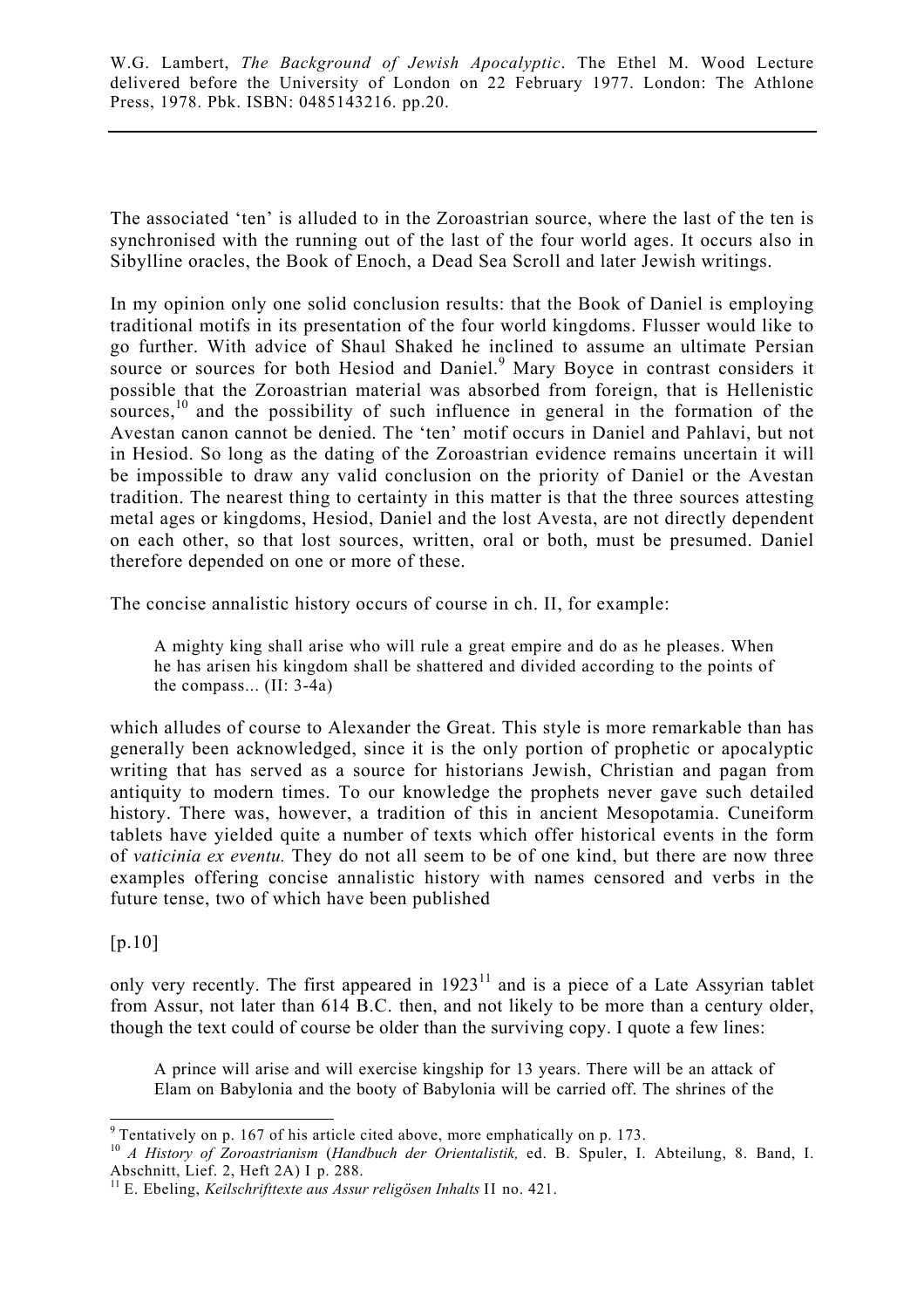great gods will be ruined and Babylonia will be defeated. There will be chaos, upset and trouble in the land, and the upper classes will lose power. Some other, unknown person will arise, will seize power as if a king, and will kill off the nobility.<sup>12</sup>

This occurs in a group of sections all of which begin 'a prince will arise and rule for ... years', and it is most probable that, despite a difference between one length of reign here and the figure in the only surviving king list for this period, the kings of Babylon Melišipak, Merodach-baladan I, Zababa-šuma-iddina and Enlil-nādin-ahi are meant.<sup>13</sup> They ruled during the first half of the twelfth century B.C. and it is only our almost total ignorance about the events of their reigns that prevents us from being sure that these are the ones meant.<sup>14</sup>

The second text of this kind was excavated at Warka, Babylonian Uruk, Biblical Erech, in 1969. The tablet was apparently part of a private library belonging to an incantation priest Anuiksur or another member of his family, and it was probably written during the Seleucid period, though again the text may have been composed at an earlier date. I quote an extract:

After him a king will arise and will not judge the judgment of the land, will not give decisions for the land, but he will rule the four world regions and at his name the regions will tremble. After him a king will arise from Uruk and will judge the judgment of the land, will give decisions for the land. He will confirm the rites of Anu in Uruk ... (rev. 9-12)

H. Hunger published the reverse (most of the obverse is broken off) in the preliminary excavation report in 1972,<sup>15</sup> and the whole thing in his volume *Spätbabylonische Texte aus Uruk*, Teil I (1976), as No. 3, in each case with translation. He joined with S. A. Kaufman to give a slightly different translation and an interpretation in

[p.11]

*Journal of the American Oriental Society* 95 (1975) 371ff, and another attempt at interpretation on the basis of the preliminary excavation report was offered by P. Hoffken in *Die Welt des Orients* 9 (1977) 57ff. The latter offers no precise explanation of the whole content, but concludes from the historical allusions considered generally that it must have been composed between 700 and 538 B.C. Hunger and Kaufman use the references to the removal and return of the '(female) protecting spirit' as the key, and, assuming that this refers to the statue of the chief goddess of Uruk, Ishtar (by no means a certain

 $\overline{a}$ 12 Loc cit., ii 9-15, cf. A. K. Grayson and W. G. Lambert, *Journal of Cuneiform Studies* 18 (1964), pp. 12-16.

<sup>13</sup> This was first proposed by E. Weidner, *Archiv für Orientforschung* 13 (1939/40), p. 236 and remains very plausible. Halle's suggestion to identify the four rulers in this sequence with four from the Second Isin dynasty is open to serious objections, see J. A. Brinkman, *A Political History of Post-*Kassite Babylonia, p. 129, n. 762.<br><sup>14</sup> These rulers are dealt with by J. A. Brinkman, *Materials and Studies for Kassite History*, I.<br><sup>15</sup> 26, und 27. vorläufiger Bericht über die von dem Deutschen Archäologischen Institu

*Orient-Gesellschaft aus Mitteln der Deutschen Forschungsgemeinschaft unternommenen Ausgrabungen in Uruk-Warka*, p. 87.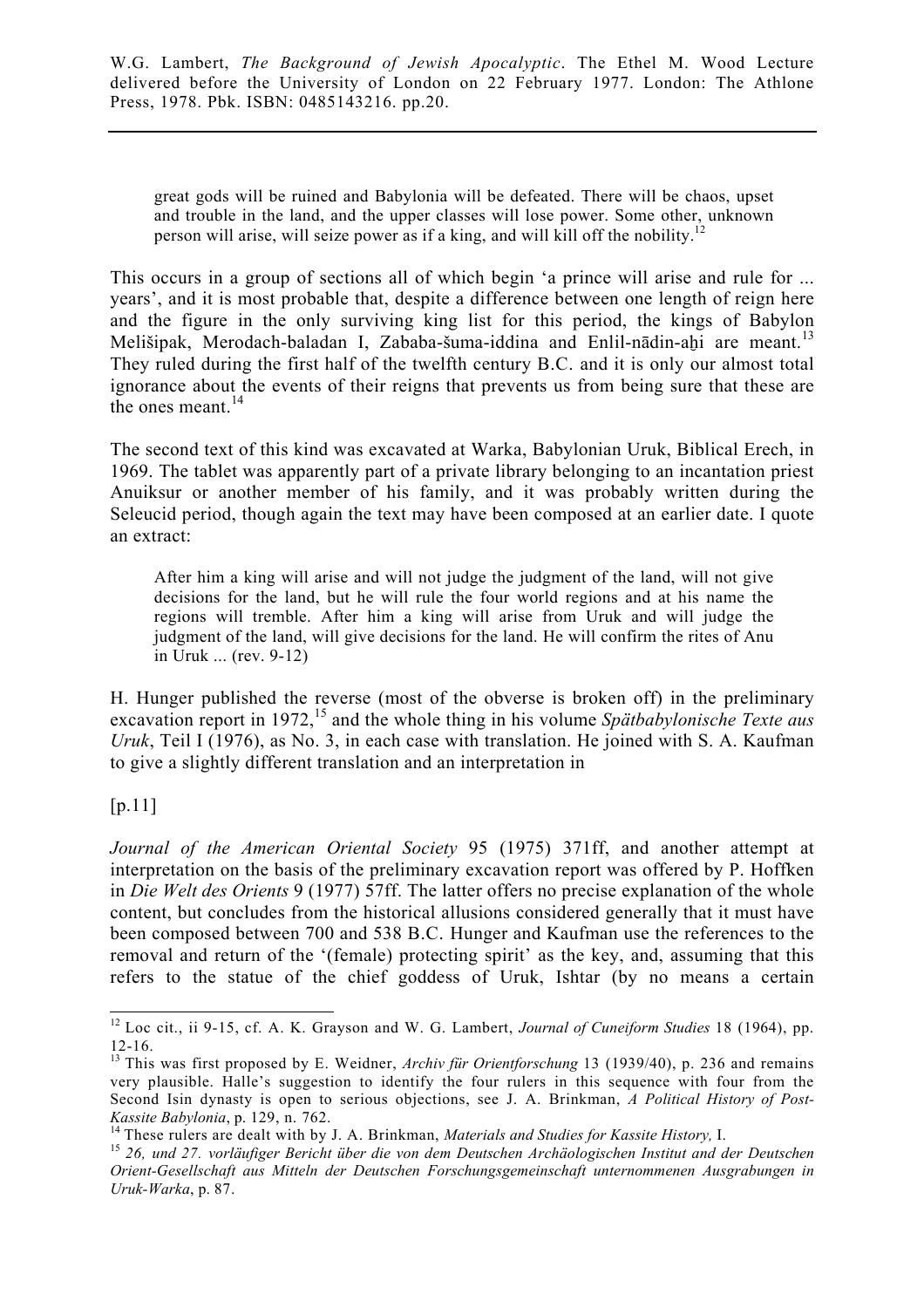assumption), they identify the king who removed it as Eriba-Marduk, king of Babylon in the middle of the 8th century B.C., and the king who returned it as Nebuchadnezzar II. The evidence for this matter is a trifle inconsistent. Nebuchadnezzar himself refers to his returning both a male and a female statue to Uruk, but it is not clear that they were those of the chief male and female deities of the city. The later Nabonidus in his usual antiquarian interest tells how the goddess Ishtar of Uruk (i.e. her statue) was removed by the citizens of Uruk to Babylon under the reign of Eriba-Marduk and was returned by a king whose name is broken off. From the context it could have been either Nabopolassar or Nebuchadnezzar II. One might overlook these difficulties if the resulting interpretation made sense of the whole text, but it does not. No proposals are made for most of the kings alluded to, and the text is made to end with Evil-Merodach described as ruling 'like a god', though in fact he lasted two years only and was uniformly condemned in the ancient world as a bad king. My own proposal is based on the succession of rulers. The first preserved one came from the Sea Land, that is by the Persian Gulf, and ruled from Babylon. He was followed by four kings, all of whom, as already quoted, did not rule the land and so receive no approbation. Two good kings, father and son, originating from Uruk, end the list. I take the Sea-Lander as Merodach-baladan II, well known from his embassy to Hezekiah, and he belonged to the Bit-Yakin tribe which did in fact occupy territory in the Sea Land. Then the four bad kings who shirked their duties are the Assyrians Sargon II, Sennacherib, Esarhaddon and Ashurbanipal, and the two good kings are Nabopolassar and his son Nebuchadnezzar, the founders of the Neo-Babylonian empire.<sup>16</sup> The document is clearly a product of the city of Uruk,

## [p.12]

 $\overline{a}$ 

which had very ancient cultural traditions that had been maintained, but was not the political capital, that position being indisputably Babylon's. Thus the Urukean prophecy has tacitly passed over all the Assyrian puppet rulers in Babylon and records only their Assyrian masters: a combination of chauvinism and political realism. It is not possible to demonstrate from other evidence that all the things said about this sequence of seven kings did in fact happen. We are far from well informed about the details of this period, especially as they were seen from Uruk, but equally nothing said can be shown to be wrong.<sup>17</sup> On these grounds this document must have been composed in Uruk after Nebuchadnezzar's accession in 605 B.C.

<sup>&</sup>lt;sup>16</sup> Hunger and Kaufman were uncertain whether the five consecutive KI+MIN signs in line 8 'indicate that this king will commit the same things as his predecessor, or that five kings will follow who will do the same, or even that an unknown large number of kings will do the same.' On the assumption that these KI + MIN signs are used in the normal way, they must each refer to a word or phrase in sequence that can be recognized in the immediately preceding context. There seems to be one possibility only: (i) = *arkišu*, (ii) = *šarru*, (iii) = *illâmma*, (iv) = *dīni māti ul idânu*, (v) = *purussê māti ul iparras*: 'After him a king will arise and will not judge the judgment of the land, will not give decisions for the land.' Thus only one king is meant.

<sup>&</sup>lt;sup>17</sup> What is said of the Sea Land king has long been known of Merodach-baladan II. Oppression of Uruk by Sargon II as described for the first absentee king is not so far attested, but is perfectly possible. Sennacherib―ex hypothesi―has nothing in particular said about him, which could well reflect Urukean ambivalence at his sack of Babylon. While it was indeed sacrilege, Urukean chauvinism would hardly resent it. While King List A ascribes an eight-year reign to Sennacherib over Babylon, the so-called Canon of Ptolemy records this period as an interregnum. The former was correct *de facto,*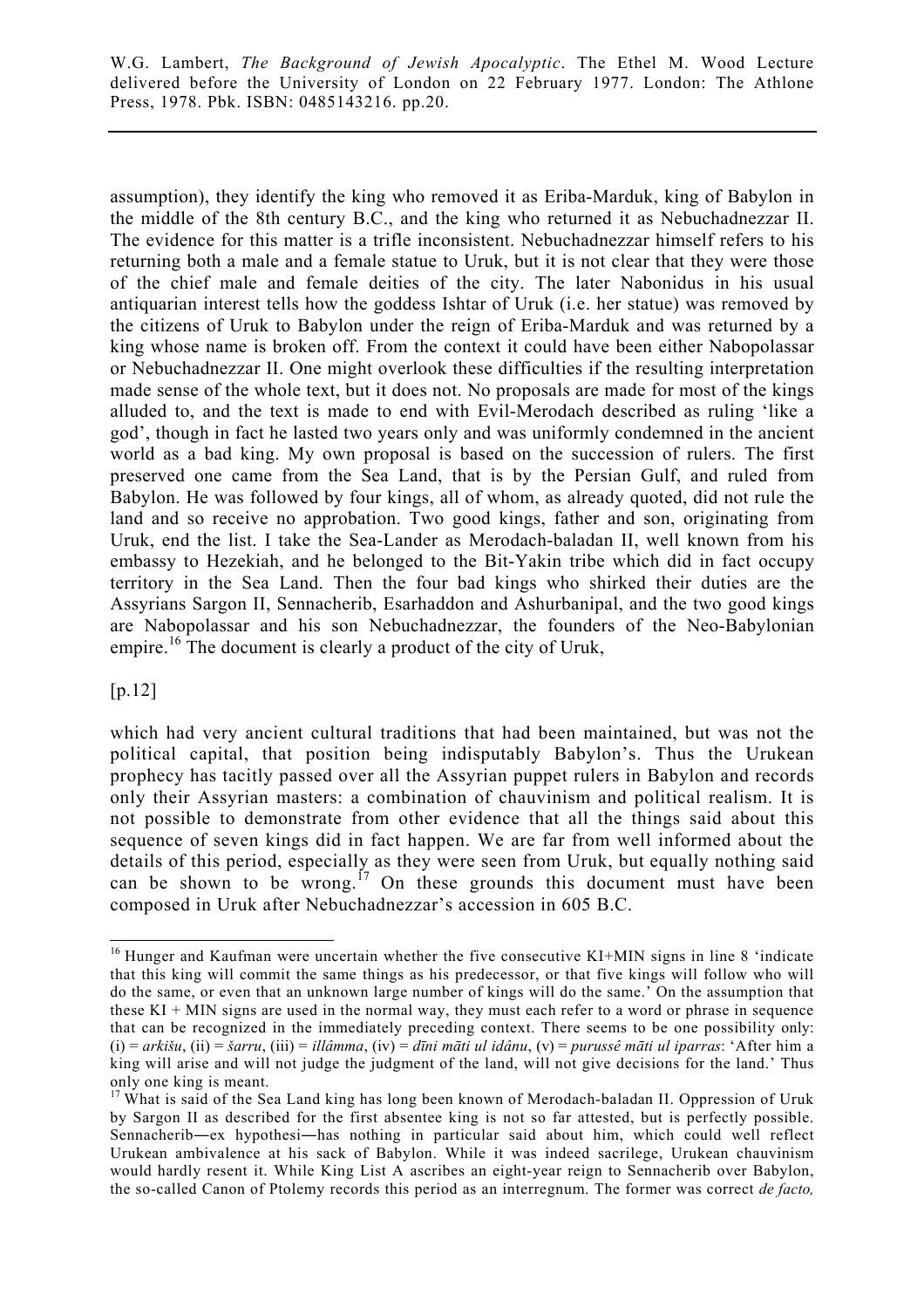The third text is written on a much broken Late Babylonian tablet which reached the British Museum in 1881, but was overlooked until identified by A. K. Grayson recently. It is published in his book *Babylonian Historical-Literary Texts* (1975) with translation and explanation. Parts of two columns of writing remain on each side, but there is not one complete line, and only few can be restored. I give a sample:

A rebel prince will arise [...] the dynasty of Harran [...] for 17 years [he will exercise kingship] and will prevail over the land. The festival of Esagil(?) [...] the wall in Babylon [...] he will plot evil against Babylonia. A king of Elam will rise up, the sceptre [...] he will remove him from his throne [...] he will seize the throne  $\dots$  (op. cit., p. 33 lines 11ff)

This refers of course to Nabonidus, who reigned for 17 years and was deposed by Cyrus, called here 'king of Elam'. Grayson has soberly worked out the historical details of the surviving text. The first column deals with the rise of the Neo-Babylonian empire, probably under Nabopolassar, though Nebuchadnezzar II might be meant. The second column deals with Neriglissar, Nabonidus and Cyrus. The third column takes up Arses and Darius III, referring to the eunuch Bagoas, then comes Alexander of Macedon, who is strangely said to have been defeated by Darius III with Babylonian help after inflicting an initial defeat on the Persian. The very badly preserved last column dealt with one more reign for certain, and perhaps with two others also, not to mention what might have been in the gap between the last two columns.

 $[p.13]$ 

 $\overline{a}$ 

Columns on cuneiform tablets run from left to right on the obverse and from right to left on the reverse, and tablets are turned from top to bottom, not from side to side like our pages. As edited this text passes directly from Cyrus at the bottom of column II to Arses at the top of column III, which is most peculiar. Where is Darius I, Xerxes and the rest? The solution is that the tablet originally had three columns each side, not two as postulated in the *editio princeps,* and the completely missing columns III and IV covered these missing kings. What survive therefore are columns I and II, and V and VI.

Thus this document gave, in the form of predictions, a history of kings of Babylon from the rise of the Neo-Babylonian empire to the Hellenistic age. The main historical problem is the unhistorical defeat of Alexander by Darius III after which Babylonia enjoys peace and prosperity. If the text ended at that point one would say that it was

the latter *de jure,* which proves that Sennacherib was not personally ruling in Babylon, otherwise he would have been present for the New Year rites and so have been king *de jure.* Esarhaddon's presumed carrying away of the plunder of Babylonia may simply reflect the local attitude to Assyrian taxation, while the ruling of the whole world ('the four quarters') by the last bad king and the second and last good king alone admirably fits the vast extent of the empires of Ashurbanipal and Nebuchadnezzar II. If the interpretation proposed is correct, Nabopolassar came from Uruk. The present writer has found no other account of his city of origin. The omission of Ashurbanipal's little known successors is no objection to the proposal made here: Berossus does the same.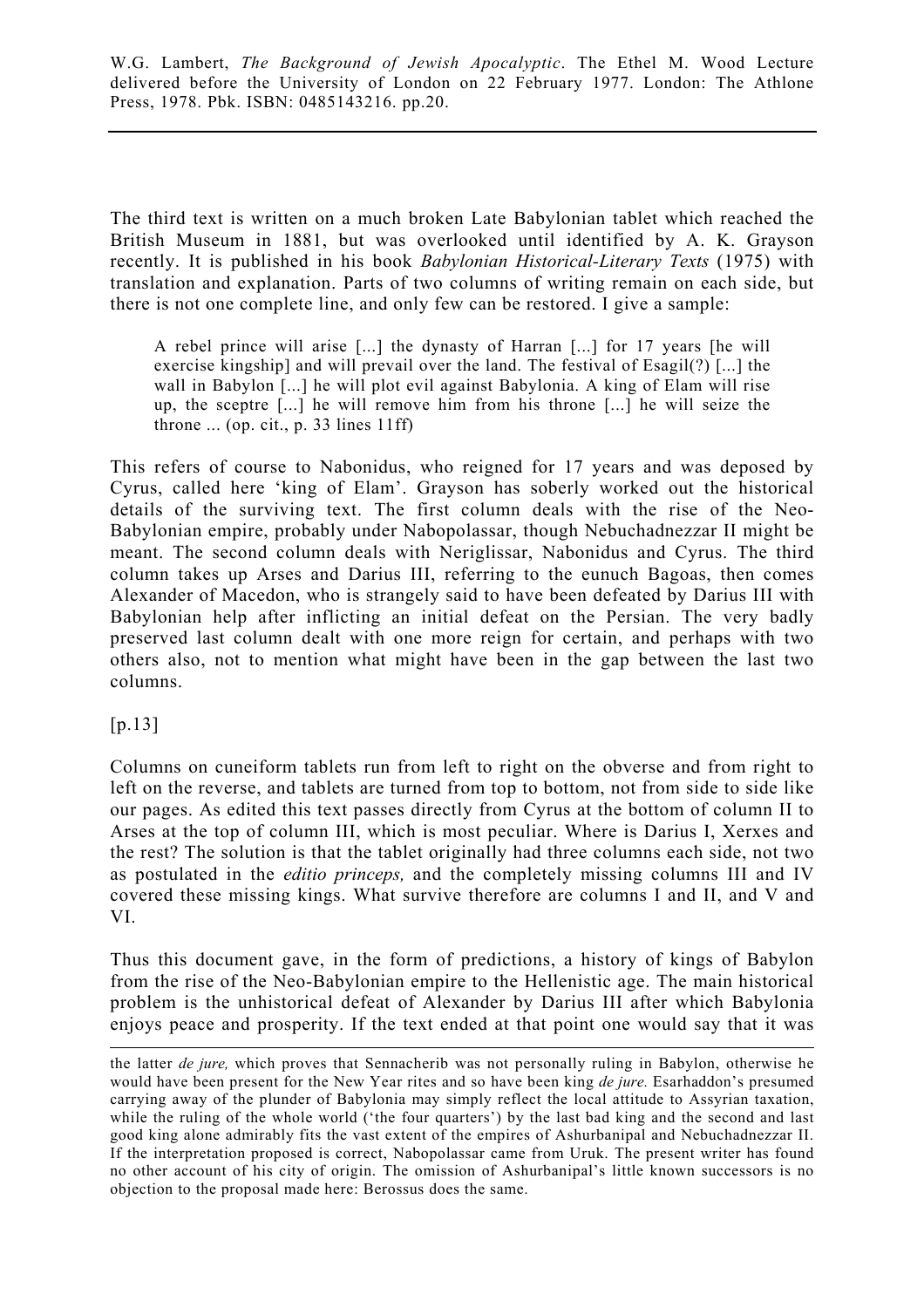composed after Alexander's first defeat of the Persians at Granicus to encourage the Babylonians to help Darius against the invader. However, the text continues with more reigns, though too broken to specify.

The striking similarity of these three Babylonian texts to Daniel 11 needs no underlining and poses the question of a possible connection. The Babylonian genre certainly antedates the rise of Jewish apocalyptic, and it was still being produced in the Hellenistic age. We do not in fact know who is supposed to be making these predictions in the cuneiform texts, since in two cases the beginnings are completely missing, and in the other case it is too badly damaged to be informative. But in reality this is not such a great loss since Daniel is a Jewish work and if it depended in this case on a cuneiform genre, it has used it within the traditions of Hebrew prophecy. There is of course no simple answer to this question. It is a matter of weighing relevant factors to decide whether it is probable that the author of Daniel or an antecedent author became acquainted with something of the Babylonian genre and was stimulated to create a Jewish counterpart. What has been learnt about the scheme of four world empires encourages us to make the inquiry.

Jews in Palestine, as well as those in Babylonia in the Hellenistic period, would certainly know of the existence of Babylonian learning, but in general the formidable cuneiform script would

[p.14]

l

prevent any first-hand acquaintance. However, once this barrier had been overcome there was much to interest Jewish scholars since in the matter of the creation and earliest history of mankind Jewish and Babylonian traditions were related, and Babylonian history impinged on Israelite history during the later monarchy, the exile, and thereafter. The Babylonian scholar Berossus, by putting this and other material into Greek in the first half of the third century B.C., provided access, and Josephus was not the first Jew to exploit it. Eupolemus, one of the Maccabean envoys to Rome, shows dependence in his statement that Babylon was the first city to be settled after the flood, $18$  since this occurs in Berossus, but not in the Bible. Most modern scholars have assigned this fragment to an unknown Samaritan author because it located Melchizedek's shrine on mount Gerizim, but without reason in my opinion. Salem, Melchizedek's town in Genesis 14, occurs again in Genesis 33:18 as understood by the LXX and the Book of Jubilees among others, where it is described as 'a city of Shechem'. Gerizim is a reputable place in the Hebrew Pentateuchal traditions, and it is not certain that the Samaritans substituted Gerizim for Ebal in their recension of Deuteronomy 27:4. The Old Latin version, which in other places attests the earliest attainable Hebrew reading, here agrees with the Samaritan text in reading Gerizim. It is now accepted that caution is needed before ascribing anti-Samaritan bias to Judaean Jews of the second century B.C., and in this light one can accept that a historian like

<sup>18</sup> See most recently B. Z. Wacholder, *Eupolemus, A Study of Judaeo-Greek Literature* on this subject generally, p. 313 for a translation of this fragment and p. 3 for comment and bibliography.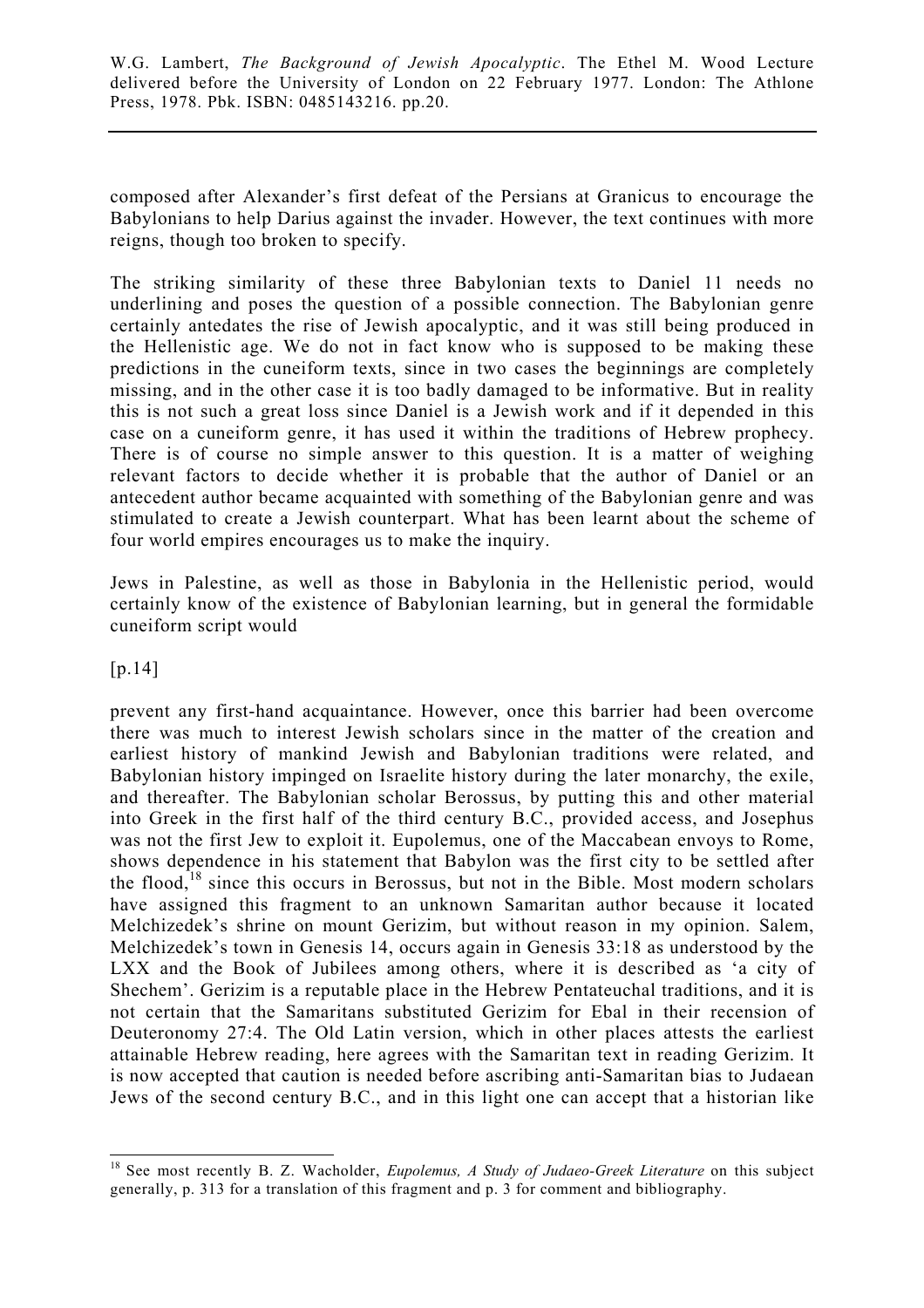Eupolemus may well have preferred the evidence of Genesis on this matter to that of the temple hymnbook (I refer to Psalm  $76$ ).<sup>19</sup>

Eupolemus' story, in an undisputed fragment, $^{20}$  that the Median Astibares accompanied Nebuchadnezzar on his campaign against Jerusalem is no doubt unhistorical and so not from Berossus, but is probably influenced by Ktesias, who also names a Median king Astibares.<sup>21</sup> But this still illustrates the desire to use non-Biblical sources. From Alexander Polyhistor in the first century B.C. and from other sources we know of the compilation of world chronicles from everything available, Greek, Jewish, Phoenician, Egyptian and Babylonian. For example, Abraham was synchronised with Babylonian or Assyrian kings, and Titan and Prometheus were synchronised with the Tower of Babel. Some of this production was certainly Jewish work.<sup>22</sup> Further evidence of Jewish interest

 $[p.15]$ 

in Babylonian writings comes from the existence of a Hebraised version of Berossus. As now read the text of the myth of origins contains doublets. One, following genuine Babylonian tradition, begins from water alone, The other version has both water and darkness as primaeval elements.<sup>23</sup> I assume that the latter was borrowed from Genesis, and before the time of Alexander Polyhistor. The opening of his Hebraised version survives, so far unnoticed, in Syriac. $24$ 

So far we have only a tentative circumstantial case: ch. II of Daniel is very similar in style and content to a Babylonian genre which was still productive in Hellenistic times, and Jewish interest in such things did exist at the time. But the case can be much strengthened. First, the lack of comparable material elsewhere is worth noting. The nearest things from Egypt, the so-called Demotic Chronicle and similar material in the just-published Archive of Hor,<sup>25</sup> though dating from roughly the middle of the second century A.D., is entirely different in style and partly different in content. It consists of obscure oracular utterances which are explained, some as prophesies of

 $\overline{a}$ 19 J. T. Milik, *The Books of Enoch*, p. 9, presents as a further reason for assigning this fragment to a Pseudo-Eupolemus 'the primordial role of Abraham as against that assigned to Moses in the Judaean tradition'. But Abraham's finding and dissemination of astrology need not have been derogatory to Moses' achievements. Since only the briefest Eupolemus excerpt deals with Moses (this is accepted by Wacholder as genuine, op. cit., pp. 71ff) caution should be observed. Were the whole context dealing with Moses surviving it might present a very different picture. And is there any proof that 2nd century B.C. Samaritans acknowledged this tradition of Abraham's achievements, and that it was considered heterodox in Jerusalem at that time?

 $20$  See B. Z. Wacholder, op. cit., p. 312.

<sup>&</sup>lt;sup>21</sup> F. W. König, *Die Persika des Ktesias von Knidos (Archiv für Orientforschung, Beiheft 18), p. 163, 1.<br><sup>22</sup> B. Z. Wacholder, op. cit., ch. 4 and literature there cited.<br><sup>23</sup> F. Jacoby. <i>Die Fragmente der griechischen H* 

<sup>&</sup>lt;sup>24</sup> In Jacob of Edessa, *Hexaemeron*, Book II (CSCO, *Scriptores Syri*, Series II, vol. 56, ed. I.-B. Chabot and A. Vaschalde (1928), p. 70, tr. A. Vaschalde (1932), p. 56). This excerpt is introduced as 'in the books of the Chaldeans' and was drawn to the attention of the present writer by S. P. Brock as such. The present writer identified it as the lost beginning of the Hebraised Berossus.

<sup>25</sup> W. Spiegelberg, *Die sogenannte Demotische Chronik;* J. H. Johnson, 'The Demotic Chronicle as an Historical Source', *Enchoria* 4 (1974), 1-17; J. D. Ray, *The Archive of Hor,* text 4.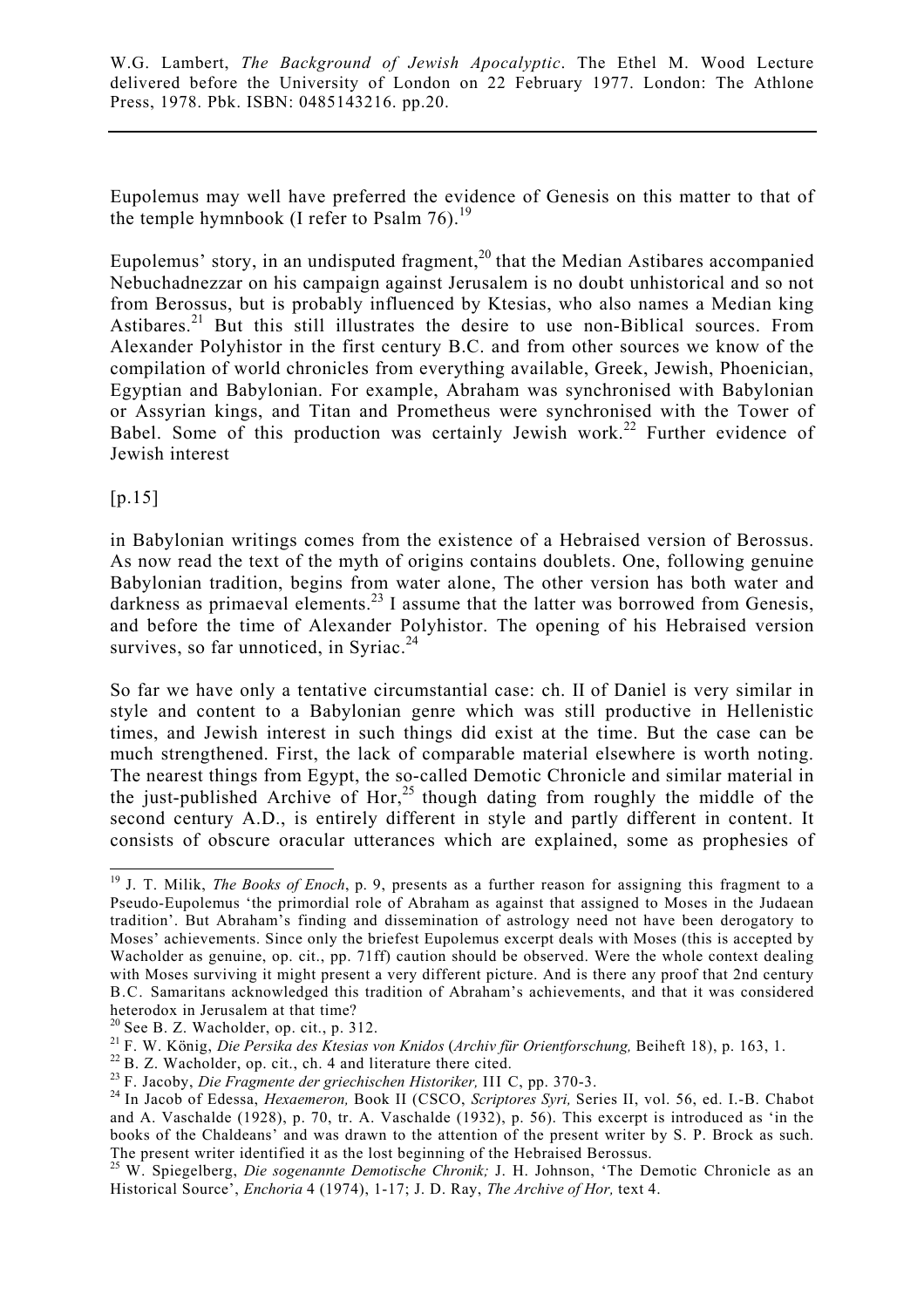historical events. In Greek I have not discovered any fully comparable texts antedating Daniel. It remains, then, to show that this Babylonian genre could have been disseminated in a form intelligible to Jews. Either Greek or Aramaic could have been used. The former only came into use in Babylon with Alexander of Macedon, but Aramaic had been the ordinary language of the place for some centuries back. There is evidence that Babylonian material spread in the Hellenistic world in Aramaic, though little can be expected when Aramaic was normally written on leather and other perishable materials. Bowman in *Journal of Near Eastern Studies* 3 (1944) 219ff published extracts from a papyrus, presumably from Egypt, written in Aramaic, but in Demotic script. Though not a Babylonian document, it contains four lines of religious content (the last four of the six-line quotation on p. 227) that could easily have been translated verbatim from Babylonian. It strongly contrasts with the mishmash of spurious items about Babylon that are characteristic of Greek Hellenistic literature.<sup>26</sup> Babylonian Wisdom literature also influenced its Aramaic counterpart. The Elephantine Ahiqar has least to offer in this connection, but the other collection of sayings under his name, found in Syriac, Arabic, etc., shows clear Baby-

[p.16]

 $\overline{a}$ 

Ionian or Assyrian influence. The Babylonians of the Hellenistic age were proud to acknowledge this man. A tablet from Uruk copied out on 14th July 165 B.C. records 'Aba-Ninnu-dari, the scholar, in the time of Esarhaddon, whom the Arameans call Ahuqar, [in Greek?] he is Nigaquru<sup>'.27</sup> Babylonian omens are also thought to lie behind some Egyptian omens of the Roman period, Greek astrological texts, and possibly Arabic omens.<sup>28</sup> It is a fact that the very best Babylonian mathematical astronomy was communicated to the Greeks in Hellenistic times, when, in the whole world, only the Babylonians had detailed records of astronomical phenomena going back for some centuries, and highly sophisticated mathematical systems for extrapolating from them. While there is no reason to suppose that any Greek learnt to read and use the appropriate cuneiform tablets, their debt was made plain in antiquity and is acknowledged today. Presumably learned Babylonians took the pains to teach Greeks in Greek. This of course was highly specialized―Berossus himself knew nothing of it―but if one asks what other product of Babylonian civilization might have been so popular as to merit translation into Aramaic or Greek, then prophecies are an obvious possibility. The Hellenistic age was the age of the proliferation of

<sup>&</sup>lt;sup>26</sup> Apart from isolated items, and few of those, the only substantial Hellenistic Greek sources that offer dependable Babylonian information are Berossus (and he was faked, see the writer in *Iraq* 38 (1976), 171-3, but genuine excerpts do survive) and the list of kings in the so-called Canon of Ptolemy, on which see J. A. Brinkman, A Political History of Post-Kassite Babylonia, pp. 22 and 323.

<sup>&</sup>lt;sup>27</sup> J. J. A. van Dijk apud, *XVIII. vorläufiger Bericht über die von dem Deutschen Archäologischen Institut and der Deutschen Orient- Gesellschaft aus Mitteln der Deutschen Forschungsgemeinschaft unternommenen*

Ausgrabungen in Uruk-Warka, p. 45 lines 20-1, with the latter tentatively restored  $[ia-man-i]$ š.<br><sup>28</sup> For the Egyptian see R. A. Parker, A Vienna Demotic Papyrus on Eclipse- and Lunar-Omina, text A; for the Babylonian see C. Bezold and F. Boll, *Reflexe astrologischer Keilinschriften bei griechischen Schriftstellern* (Sitzungsberichte der Heidel-berger Akademie der Wissenschaften, Phil.-hist. Masse 1911/17); for the Arabic see T. Fahd, *Arabica,* 8 (1960, 30-58 and *La Divination Arabe*. So far it is not clear whether these omens, which have not been exactly identified in cuneiform, only by general style and content, reached the sources cited through Aramaic, Greek or both.